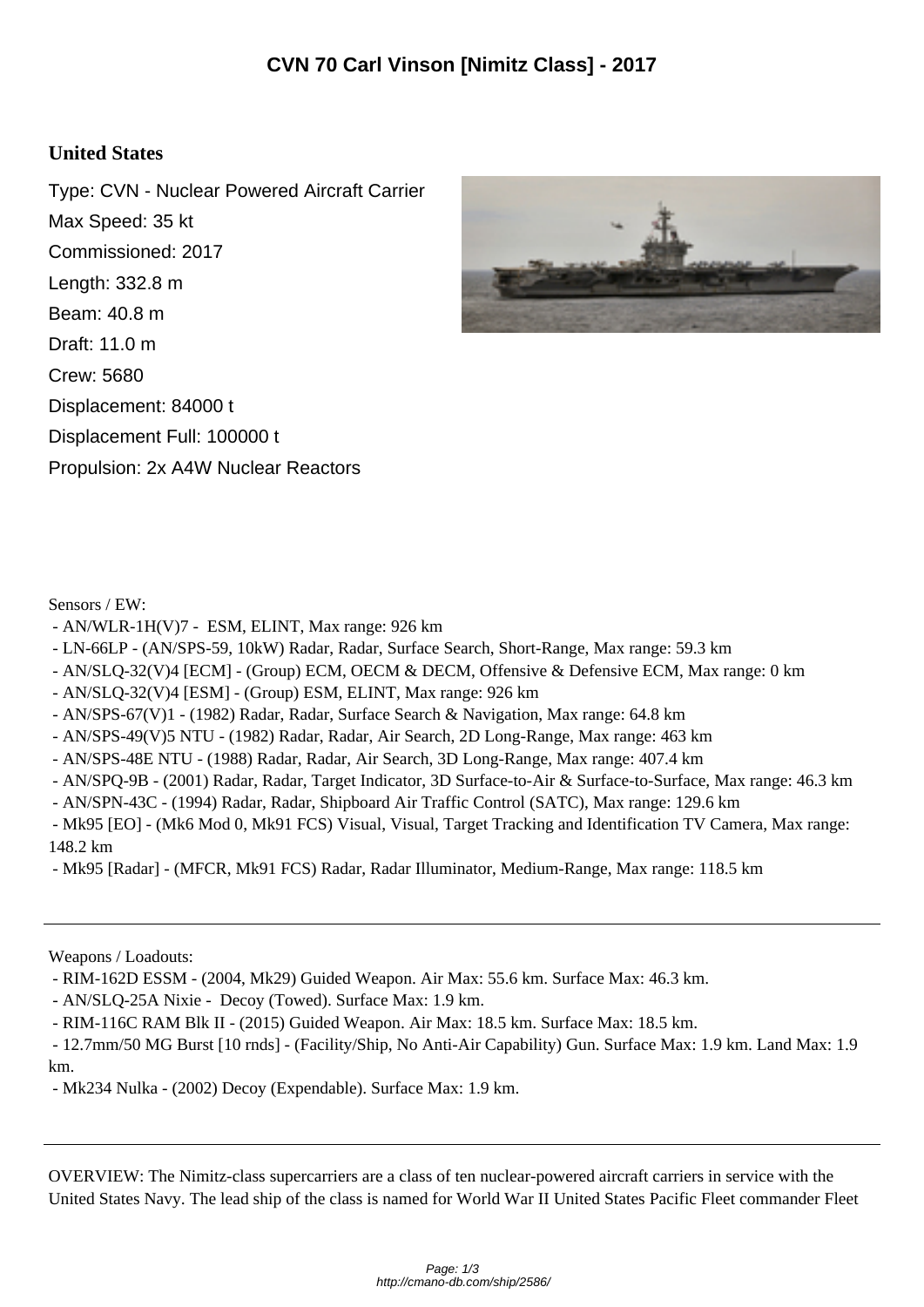Admiral Chester W. Nimitz, th[e U.S. Navy's last fleet admiral. Instead of the gas turbines](http://cmano-db.com/ship/2586/) or diesel-electric systems used for propulsion on many modern warships, the carriers use two A4W pressurized water reactors which drive four propeller shafts and can produce a maximum speed of over 30 knots (56 km/h) and maximum power of around 260,000 shp (190 MW). As a result of the use of nuclear power, the ships are capable of operating for over 20 years without refueling and are predicted to have a service life of over 50 years. They are categorized as nuclear-powered aircraft carriers and are numbered with consecutive hull numbers between CVN-68 and CVN-77.

DETAILS: All ten carriers were constructed by Newport News Shipbuilding Company in Virginia. USS Nimitz, the lead ship of the class, was commissioned on 3 May 1975, and USS George H.W. Bush, the tenth and last of the class, was commissioned on 10 January 2009. Since the 1970s, Nimitz-class carriers have participated in many conflicts and operations across the world, including Operation Eagle Claw in Iran, the Gulf War, and more recently in Iraq and Afghanistan.

The angled flight decks of the carriers use a CATOBAR arrangement to operate aircraft, with steam catapults and arrestor wires for launch and recovery. As well as speeding up flight deck operations, this allows for a much wider variety of aircraft than with the STOVL arrangement used on smaller carriers. An embarked carrier air wing consisting of up to around 90 aircraft is normally deployed on board. After the retirement of the F-14 Tomcat, the air wings' strike fighters are primarily F/A-18E and F/A-18F Super Hornets and F/A-18A+ and F/A-18C Hornets. In addition to their aircraft, the vessels carry short-range defensive weaponry for anti-aircraft warfare and missile defense.

SPECIFICATION: Length: Overall: 1,092 feet (332.8 m) || Waterline: 1,040 feet (317.0 m) || Beam: Overall: 252 ft  $(76.8 \text{ m})$  || Waterline: 134 ft (40.8 m) || Draft: Maximum navigational: 37 ft (11.3 m) Limit: 41 ft (12.5 m) || Propulsion: (2) Westinghouse A4W nuclear reactors 260,000 shp (194 MW) || Complement Ship's company: 3,200 and Air wing: 2,480.

PERFORMANCE: Speed: 30+ knots (56+ km/h; 35+ mph) || Range: Unlimited distance; 20-25 years.

SENSORS: AN/SPS-48E 3-D air search radar || AN/SPS-49(V)5 2-D air search radar || AN/SPQ-9B target acquisition radar || AN/SPN-46 air traffic control radars || AN/SPN-43C air traffic control radar || AN/SPN-41 landing aid radars || Mk 91 NSSM guidance systems || Mk 95 radars || SLQ-32A(V)4 Countermeasures suite || SLQ-25A Nixie torpedo countermeasures.

ARMAMENT: (16-24) RIM-7 Sea Sparrow or NATO Sea Sparrow missiles || (3-4) Phalanx CIWSs or RIM-116 Rolling Airframe Missiles.

CARRIER AIR WING: In order for a carrier to deploy, it must embark one of ten Carrier Air Wings (CVW). The carriers can accommodate a maximum of 130 F/A-18 Hornets or 85-90 aircraft of different types, but current numbers are typically 64 aircraft. Although the air wings are integrated with the operation of the carriers they are deployed to, they are nevertheless regarded as a separate entity. As well as the aircrew, the air wings are also made up of support personnel involved in roles including maintenance, aircraft and ordnance handling and emergency procedures. Each person on the flight deck wears color-coded clothing to make their role easily identifiable.

A typical carrier air wing can include (12-14) F/A-18E or F Super Hornets as strike fighters; two squadrons of (10-12) F/A-18C Hornets, with one of these often provided by the U.S. Marine Corps (VMFA), also as strike fighters; (4-6) EA-6B Prowlers for electronic warfare; (4-6) E-2C Hawkeyes and ES.3 Sea Shadows used for airborne early warning; C-2 Greyhounds used for logistics; and a Helicopter Antisubmarine Squadron of (6-8) SH-60F & HH-60H Seahawks. Aircraft that have previously operated from Nimitz-class carriers include F-4 Phantoms, RA-5C Vigilantes, RF-8G Crusaders, F-14 Tomcats, S-3 Vikings, A-7 Corsair II and A-6E Intruder aircraft.